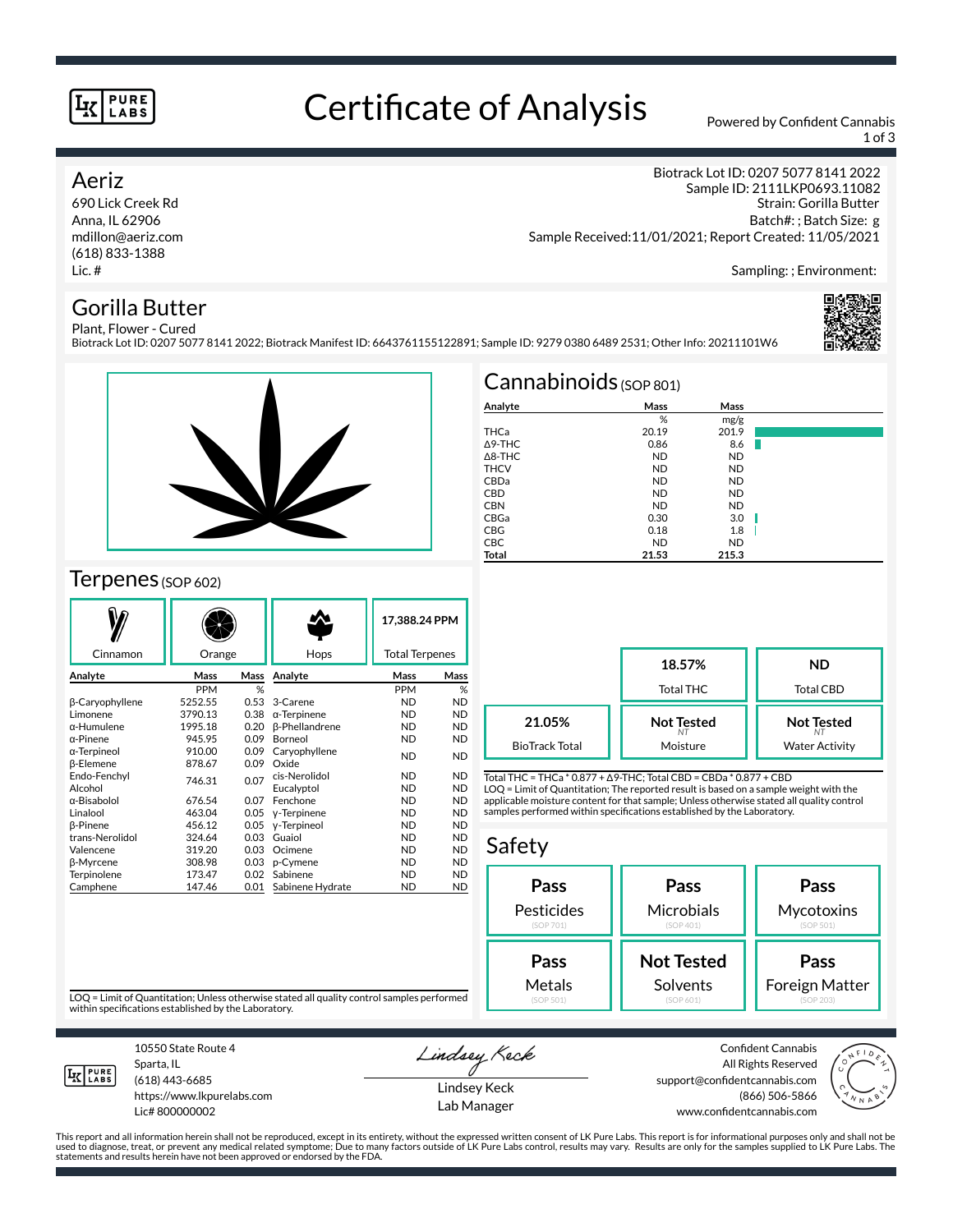### **PURE LABS**

# Certificate of Analysis Powered by Confident Cannabis

2 of 3

### Aeriz

690 Lick Creek Rd Anna, IL 62906 mdillon@aeriz.com (618) 833-1388 Lic. #

Biotrack Lot ID: 0207 5077 8141 2022 Sample ID: 2111LKP0693.11082 Strain: Gorilla Butter Batch#: ; Batch Size: g Sample Received:11/01/2021; Report Created: 11/05/2021

Sampling: ; Environment:

#### Gorilla Butter Plant, Flower - Cured

Biotrack Lot ID: 0207 5077 8141 2022; Biotrack Manifest ID: 6643761155122891; Sample ID: 9279 0380 6489 2531; Other Info: 20211101W6

| <b>Pesticides</b> |     |       |      | Pass          | <b>Microbials</b>                                                                                                                                   |            |             | Pass          |
|-------------------|-----|-------|------|---------------|-----------------------------------------------------------------------------------------------------------------------------------------------------|------------|-------------|---------------|
| Analyte           | LOQ | Limit | Mass | <b>Status</b> | Analyte                                                                                                                                             | Limit      | <b>Mass</b> | <b>Status</b> |
|                   |     |       |      |               |                                                                                                                                                     | CFU/g      | CFU/g       |               |
|                   |     |       |      |               | Aerobic Bacteria                                                                                                                                    | 10000      | ND.         | Pass          |
|                   |     |       |      |               | Bile-Tolerant Gram-Negative Bacteria                                                                                                                | 100        | ND.         | Pass          |
|                   |     |       |      |               | Coliforms                                                                                                                                           | 100        | ND.         | Pass          |
|                   |     |       |      |               | E. Coli                                                                                                                                             | $\circ$    | ND.         | Pass          |
|                   |     |       |      |               | Salmonella                                                                                                                                          | $\circ$    | ND.         | Pass          |
|                   |     |       |      |               | Yeast & Mold                                                                                                                                        | 1000       | ND          | Pass          |
|                   |     |       |      |               | TNTC = Too Numerous to Count; Unless otherwise stated all quality control samples<br>performed within specifications established by the Laboratory. |            |             |               |
|                   |     |       |      |               | <b>Heavy Metals</b>                                                                                                                                 |            |             | Pass          |
|                   |     |       |      |               | Analyte                                                                                                                                             | LOQ        | Mass        | <b>Status</b> |
|                   |     |       |      |               |                                                                                                                                                     | <b>PPM</b> | <b>PPM</b>  |               |
|                   |     |       |      |               | Arsenic                                                                                                                                             |            | <b>ND</b>   | Pass          |

LOQ = Limit of Quantitation; Unless otherwise stated all quality control samples performed within specifications established by the Laboratory.

| Mycotoxins   |     |       |            | Pass        |
|--------------|-----|-------|------------|-------------|
| Analyte      | LOC | Limit |            | Mass Status |
|              | PPB | PPB   | <b>PPB</b> |             |
| <b>B1</b>    |     | 0.10  | <b>ND</b>  | Pass        |
| <b>B2</b>    |     | 0.10  | <b>ND</b>  | Pass        |
| G1           |     | 0.10  | <b>ND</b>  | Pass        |
| G2           |     | 0.10  | <b>ND</b>  | Pass        |
| Ochratoxin A |     | 0.10  | <b>ND</b>  | Pass        |

Cadmium ND Pass<br>
Chromium ND Pass Chromium Pass Lead **ND** Pass Mercury **ND** Pass

LOQ = Limit of Quantitation; Unless otherwise stated all quality control samples<br>performed within specifications established by the Laboratory.

LOQ = Limit of Quantitation; Unless otherwise stated all quality control samples performed within specifications established by the Laboratory.

10550 State Route 4 Sparta, IL (618) 443-6685

**LK** LABS

Lic# 800000002

https://www.lkpurelabs.com

Lindsey Keck

Confident Cannabis All Rights Reserved support@confidentcannabis.com (866) 506-5866 www.confidentcannabis.com



Lindsey Keck Lab Manager

This report and all information herein shall not be reproduced, except in its entirety, without the expressed written consent of LK Pure Labs. This report is for informational purposes only and shall not be<br>used to diagnos statements and results herein have not been approved or endorsed by the FDA.